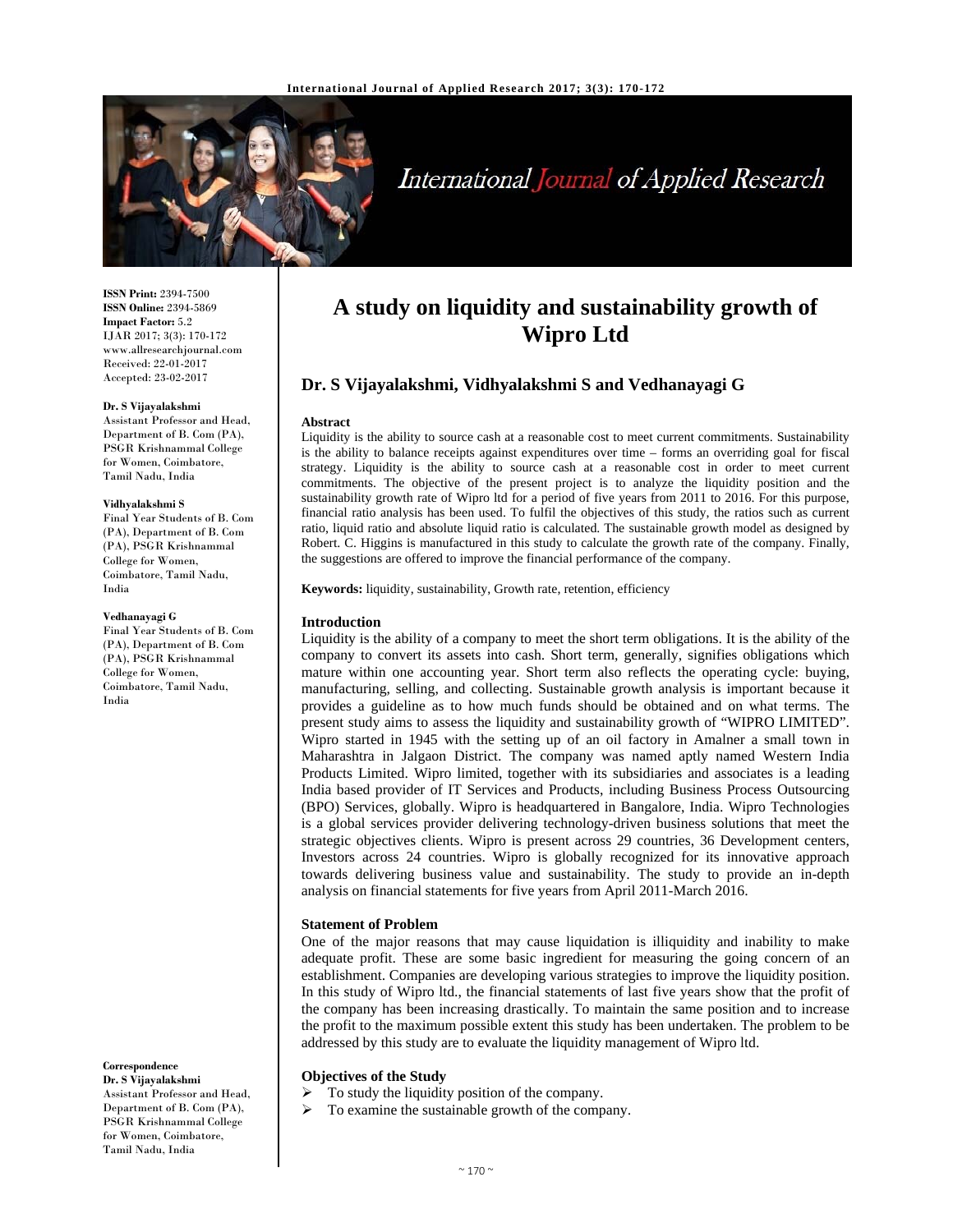#### **Tools Used For the Study**

The analysis and interpretation of financial statements is used to determine the financial position of the company. The tool adopted for this study is Ratio analysis.

# **Current Ratio**

Current ratio may be defined as the relationship between current assets and current liabilities. This ratio is also known as working capital ratio

# **Current Ratio = Current Assets / Current Liabilities Liquid Ratio**

The quick ratio can be calculated by dividing the total of the quick assets by total current liabilities.**Quick or Liquid or** 

# **Acid Test Ratio = Quick or Liquid Asset / Current Liabilities.**

| <b>Table 1:</b> Current Ratio (Rs.in. Crores) |  |  |
|-----------------------------------------------|--|--|
|-----------------------------------------------|--|--|

| Year        | <b>Current Assets (Rs)</b> | <b>Current Liabilities (Rs)</b> | <b>Current Ratio (in times)</b> |
|-------------|----------------------------|---------------------------------|---------------------------------|
| 2011-12     | 23,889.20                  | 11.740.60                       | 2.03                            |
| $2012 - 13$ | 28,384.80                  | 16.124.60                       | 1.76                            |
| $2013 - 14$ | 32,604.20                  | 14,885.20                       | 2.19                            |
| 2014-15     | 39.855.50                  | 17.365.30                       | 2.30                            |
| 2015-16     | 45.028.70                  | 16.607.10                       | 2.71                            |

Source: Secondary Data

As a rule, the current ratio with 2:1 or more is considered satisfactory position of the firm. The current ratio of Wipro Ltd has revealed that during 2011-12 the company is having a relatively high liquidity so that it could pay the current obligations in time as and when they become due. There is an increasing trend from 2013-16. But during 2012-13, the current ratio is relatively low which indicates that there is a deterioration in the liquidity position of the company. To conclude, the overall liquidity position of the company as per current ratio was good.

**Table 2:** Liquid Ratio (Rs.in. Crores)

| Year    | Current Assets (Rs) | Inventory $(Rs)$ | <b>Current Liabilities (Rs)</b> | <b>Ouick Ratio (in times)</b> |
|---------|---------------------|------------------|---------------------------------|-------------------------------|
| 2011-12 | 23,889.20           | 785.10           | 11.740.60                       | 1.97                          |
| 2012-13 | 28,384.80           | 320.50           | 16.124.60                       | 1.74                          |
| 2013-14 | 32,604.20           | 228.30           | 14,885.20                       | 2.17                          |
| 2014-15 | 39,855.50           | 479.40           | 17.365.30                       | 2.27                          |
| 2015-16 | 45,028.70           | 526.20           | 16,607.10                       | 2.68                          |

Source: Secondary Data

As per the rule of thumb, Quick ratio of 1:1 is satisfactory. In the year 2015-16, the liquid ratio of the company is highest 2.68 and in the year 2012-13, the liquid ratio is lowest 1.74. The liquid ratio shows an increasing trend. The quick ratio of the company indicates that the liquidity position is not satisfactory because the ratios are relatively high. The high quick ratio has slow-paying debtors. Hence, the company does not have a good liquidity position.

**Objective 2:** To examine the sustainable growth of the company.

# **Sustainable Growth Rate**

Sustainable Growth Rate (SGR) is the maximum annual percentage increase in the issue of loans that can be achieved based on target operating, debt and dividend ratio.

# $SGR = P^*R^*A^*T$

Where  $SGR =$  Sustainable Growth Rate,  $P =$  Profit Margin after tax,  $R =$  Retention Ratio or Re-investment rate,  $A =$ Asset to Equity or Leverage,  $T =$  Sales to asset ratio or Asset Turnover Ratio.

# **Profit After Tax Margin (P)**

Profit after tax margin is a financial performance ratio, calculated by dividing the net profit after taxes by revenue. Profit after tax margin = Profit after tax / Net Sales **\*** 100

**Table 3:** Profit After Tax Margin (Rs. In. Crores)

| Year        | Profit after tax (Rs) | Net Sales (Rs) | Ratio $(\% )$ |
|-------------|-----------------------|----------------|---------------|
| $2011 - 12$ | 46,851                | 3,17,085       | 14.78         |
| $2012 - 13$ | 56,502                | 3.32.420       | 17.00         |
| 2013-14     | 73,874                | 3,87,927       | 19.04         |
| 2014-15     | 81.931                | 4, 12, 872     | 19.84         |
| 2015-16     | 80.990                | 4.47.397       | 18.10         |

Source: Secondary Data

# **Retention Ratio (R)**

The retention ratio is the proportion of earnings kept back in the business as retained earnings. The retention ratio refers to the percentage of net income that is retained to grow the business, rather than being paid out as dividends.Retention ratio = 100% - Dividend payout ratio

**Table 4:** Retention Ratio (Rs.in. Crores)

| Year    | Dividend payout ratio    | Retention ratio $(\% )$ |
|---------|--------------------------|-------------------------|
| 2011-12 | 31.48                    | 68.52                   |
| 2012-13 | 30.51                    | 69.49                   |
| 2013-14 | 26.71                    | 73.29                   |
| 2014-15 | 36.17                    | 63.83                   |
| 2015-16 | 18.30                    | 81.70                   |
|         | 0. 0. 1. D. . <i>.</i> . |                         |

Source: Secondary Data

# **Asset to Equity (A)**

The asset/equity ratio shows the relationship of the total assets of the firm to the portion owned by shareholders. Asset to Equity = Total assets / Equity capital